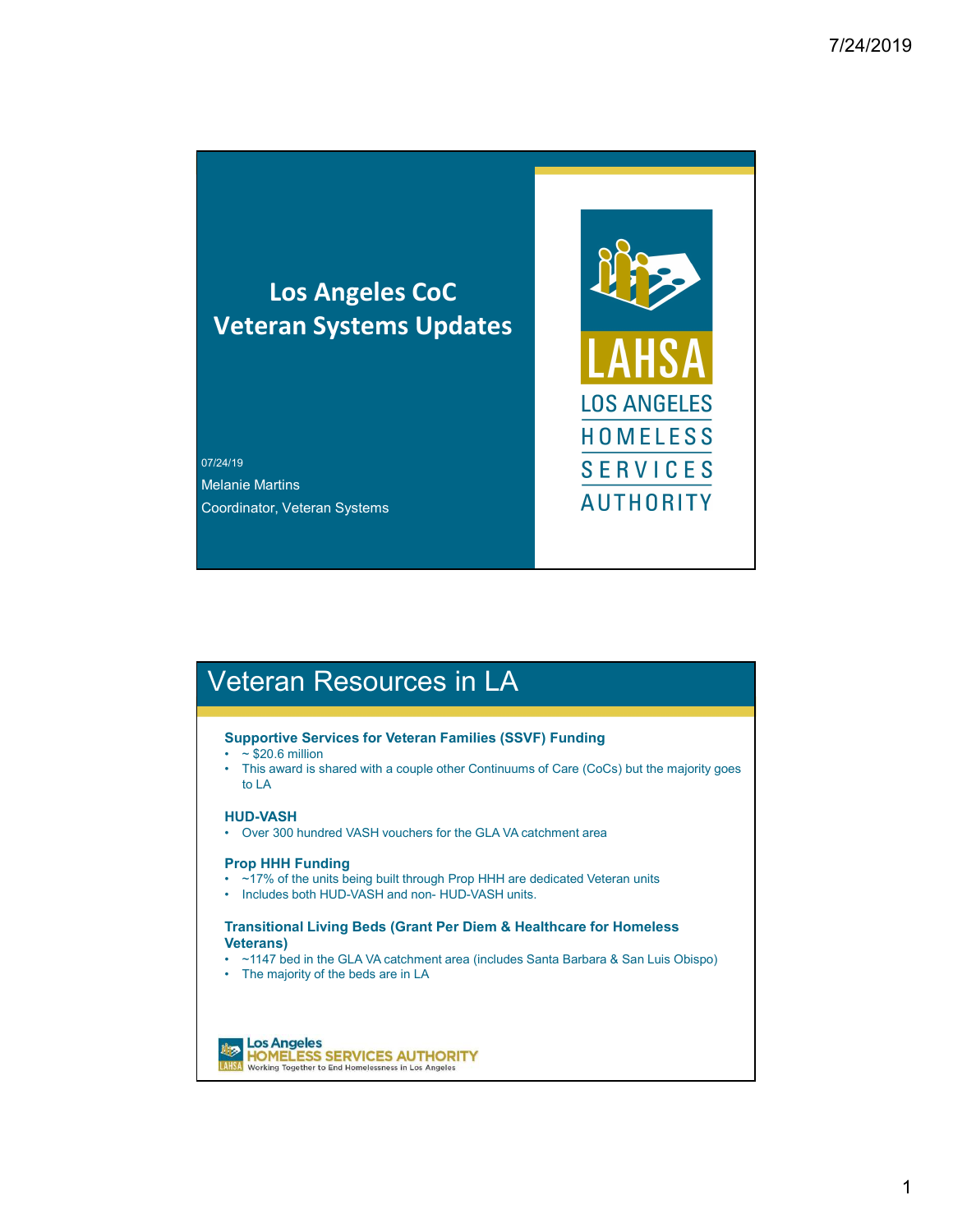

# Ending Veteran Homelessness

# Increased Coordination between Veteran and non-Veteran providers **From Control Control CESTICES**<br>
• Increased Coordination between Veteran and non-Veteran<br>
• Culteach learns (VA, SSVF, E-6, LAHSA, etc.)<br>
• Realings & Training Crossover<br>
• Realings & Training Crossover<br>
• Chronically hom **ing Veteran Homelessness**<br> **Example Condition of Stress (VA, SSVF, E-6, LAHSA, etc.)**<br>
• Outreach teams (VA, SSVF, E-6, LAHSA, etc.)<br>
• Relationship Development (DMH, VA, SSVF)<br>
• Meetings & Training Crossover<br>
• Chronica

- 
- 
- 

## HUD-VASH targeted most vulnerable Veteran population

- 
- 
- 
- 

## Creation of VA CES Specialist Position

- 
- 

此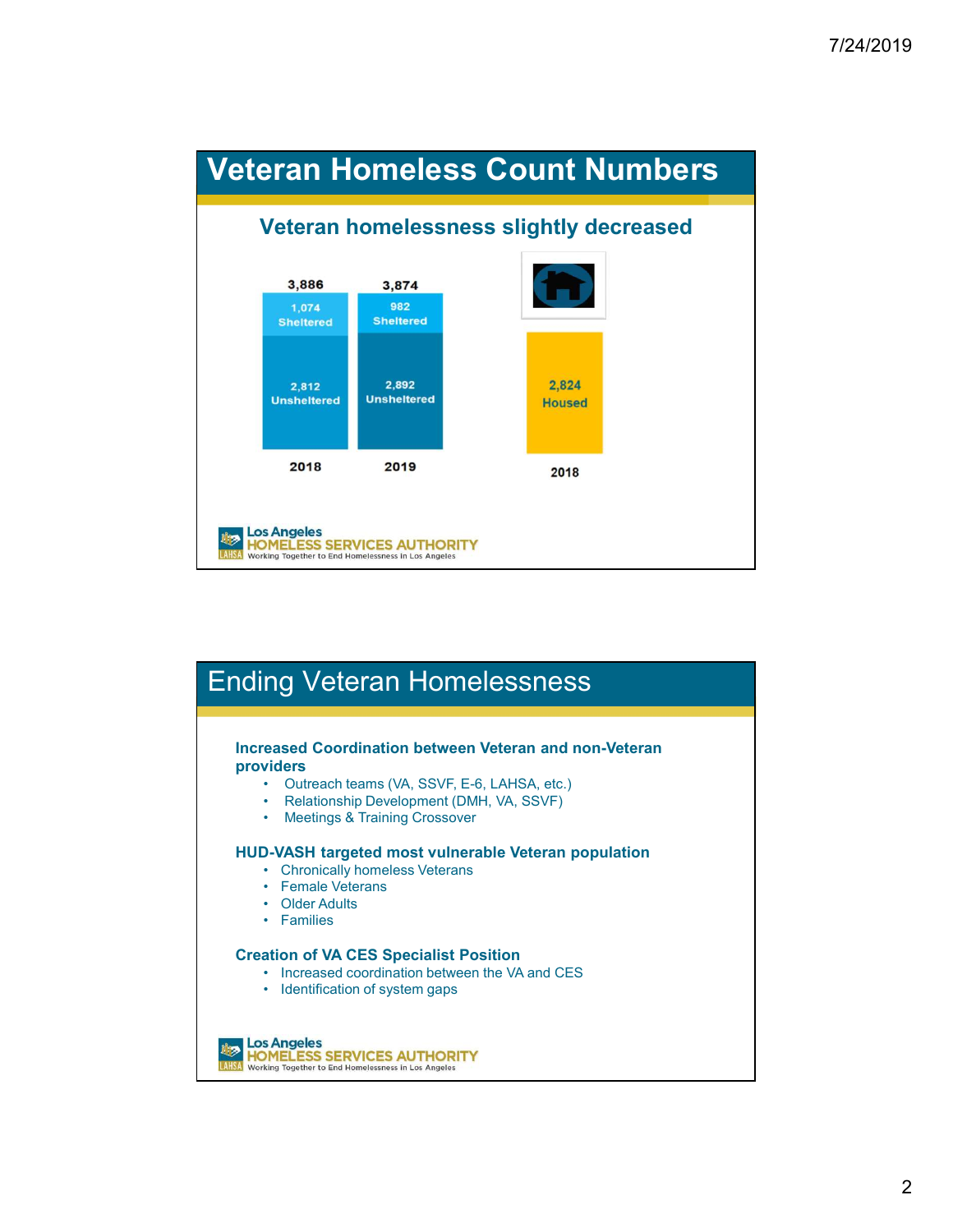# Innovative Interventions

- **Rapid Resolution**<br>**•** Led by Supportive Services for Veteran Families (SSVF)
	-
- **Vative Interventions<br>• Led by Supportive Services for Veteran Families (SSVF)<br>• Similar to LAHSA's Problem-Solving<br>• Empowers Veteran Households to identify & utilize their natural supports as<br><b>eran Peer Access Network**<br>• Vative Interventions<br>
• Led by Supportive Services for Veteran Families (SSVF)<br>
• Similar to LAHSA's Problem-Solving<br>
• Empowers Veteran Households to identify & utilize their natural supports as<br> **eran Peer Access Network Vative Interventions<br>• Led by Supportive Services for Veteran Families (SSVF)<br>• Similar to LAHSA's Problem-Solving<br>• Empowers Veteran Households to identify & utilize their natural supports as<br>• Dear <b>Peer Access Network** housing opportunities Vative Interventions<br>
• Led by Supportive Services for Veteran Families (SSVF)<br>
• Similar to LAHSAs Problem-Solving<br>
• Empowers Veteran Households to identify & utilize their natural supports as<br>
housing opportunities<br>
• L Valive Interventions<br>
Vid Resolution<br>
• Led by Supportive Services for Veteran Families (SSVF)<br>
• Similar to LAHSA's Problem-Solving<br>
• Empowers Veteran Households to identify & utilize their natural supports as<br>
• brows a • Peers that will assist Veterans for Veteran Families (SSVF)<br>• Similar to LAHSA's Problem-Solving<br>• Simplex to the Maximum School of the Unity & utilize their natural supports as<br>• Empowers teleran Households to identify Vative Interventions<br>
vid Resolution<br>
• Led by Supportive Services for Veteran Families (SSVF)<br>
• Similar to LAFAS Problem-Solonig<br>
• Empowers Veteran Households to identify & utilize their natural supports as<br>
• Led by DM Valive Interventions<br>
id Resolution<br>
• Led by Supportive Services for Veteran Families (SSVF)<br>
• Similar to LAHSAS Problem-Solving<br>
• Empowers veteran Frosenotols to identify & utilize their natural supports as<br>
• Effectiv • Provides a long-term of the Magnetian Capacity<br>• Card by Supportive Services for Veteran Families (SSVF)<br>• Similar to LAHSA's Problem-Solving<br>• Empowers Veteran Households to identify & utilize their natural supports as **Vative Interventions**<br>
• Led by Supportive Services for Veteran Families (SSVF)<br>
• Similar to LAHSA's Problem-Solving<br>
• Empowers Veteran Households to identify & utilize their natural supports as<br>
• Led by DMH<br>
• Led by

# Veteran Peer Access Network<br>Led by DMH

- 
- 
- health, education, employment, integration, re-entry, etc.) • Led by DMH<br>
• Effective end of 2019<br>
• Peers that will assist Veterans navigate various systems (housing, mental<br>
• Mealure Context (2019)<br>
• Led by SSVF<br>
• Effective October 1, 2019<br>
• Provides a long-term subsidy for V • Effective end of 2019<br>
• Peers that will assist Veterans navigate various systems (housing, mental<br>
• Peers that will assist Veterans navigate various, re-entry, etc.)<br>
• Led by SSVF<br>
• Effective October 1, 2019<br>
• Funde

## Shallow Subsidy

- 
- 
- 
- homeless crisis response system

## 此天

# Changes to VA Grant Per Diem (GPD) **• Led by SSVF**<br>• Friedrice October 1, 2019<br>• Frondes a long-term subsidy for Veteran households<br>• Provides a long-term subsidy for Veteran households<br>• Millions of the propertunity to stabilize in housing and prevent re-e File-tive October 1, 2019<br>• Erfective Cocher 1, 2019<br>• Provides a long-term subsidy for Veteran households<br>• Mollows for opportunity to stabilize in housing and prevent re-entry to the<br>homeless crisis response system<br>**Prop** • Homeless clange them subsidy for Veteran households<br>• Provides a long-term subsidy for Veteran households<br>• Allows for opportunity to stabilize in housing and prevent re-entry to the<br>**brief and String Be Branchess** strin • Encority Cother 1, 2019<br>• Provides a long-term subsidy for Veteran households<br>• Allows for opportunity to stabilize in housing and prevent re-entry to the<br>bomeless crisis response system<br>**DATELESS SERVICES AUTHORITY**<br>And

## What is GPD?

- 
- 

- **GPD Changes**<br>• New GPD Program Models
	-
	-
	-